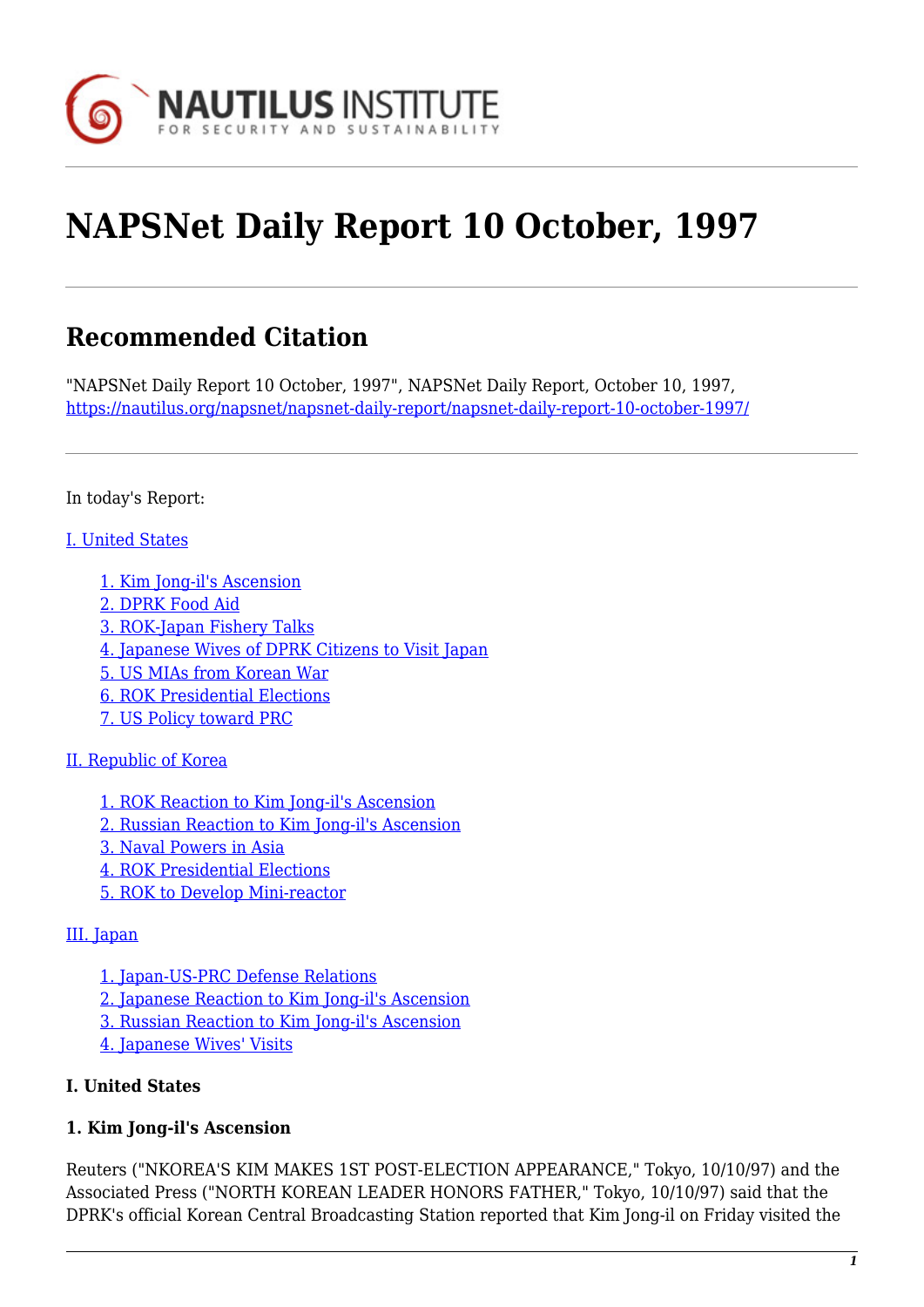tomb of his father, Kim Il-sung, during ceremonies marking the 52nd anniversary of the founding of the WPK. It was his first public appearance since his election on Wednesday as head of the ruling Workers' Party of Korea (WPK), DPRK analysts said that the country's official media had made no changes in listing the names of dignitaries attending functions since Kim took control of the party, indicating he had so far made no changes in the country's power structure. In Moscow, Russia's Itar-Tass news agency reported that sources close to the DPRK Embassy said that Kim Jong-il will also become president of the country this year, "possibly in one week's time." Also, an unnamed DPRK diplomat was quoted as saying, "So far we don't know when Comrade Kim Jong-il will be named president but of course we want this to happen."

The New York Times said in an editorial ("DYNASTIC POLITICS IN NORTH KOREA," 10/10/97) that while the appointment of Kim Jong-il as General Secretary of the Workers' Party "suggests there has been orderly passage of power to Mr. Kim," and "may also mean that the country's dogmatic military leaders will take orders from civilian authorities," nonetheless, "neither development augurs any great change in North Korea's self-imposed isolation." Speculating that Kim will continue to cooperate with the US-DPRK Agreed Framework on nuclear weapons and seek to improve relations with the US and Japan, the editorial argued that "Washington should encourage these diplomatic feelers, while insisting that progress not come at South Korea's expense. America should also do what it can to prevent a sudden and dangerous collapse of authority in North Korea. And it should be generous in providing food aid, with careful monitoring to make sure the aid goes to civilians in need rather than the military and the party elite. " The editorial concluded that "Mr. Kim's two overriding challenges will be to establish a regional role for his country that does not depend on military might, and to begin opening up the economy."

#### **2. DPRK Food Aid**

Reuters ("USAID SEES NEW WFP FOOD APPEAL FOR N. KOREA IN NOV," Washington, 10/9/97) reported that an anonymous official from the US Agency for International Development (USAID) said Thursday that the UN's World Food Program (WFP) will likely issue a new food aid appeal for the DPRK in mid to late November, after it completes its assessment of the DPRK harvest. Based on a preliminary estimate, North Korea faces a shortfall of about 2.0 million to 2.5 million tons of food in 1997-98. Current expectations are that the WFP will ask donors for enough food assistance to cover the upcoming year, the o

The Daily Report is distributed to e-mail participants of the [Northeast Asia Peace and Security](http://www.nautilus.org/napsnet/index.html) [Network \(NAPSNet\).](http://www.nautilus.org/napsnet/index.html) For more information on the Daily Report, visit the [NAPSNet Daily Report](http://www.nautilus.org/napsnet/dailyreport.html) [Page](http://www.nautilus.org/napsnet/dailyreport.html). To join the network and receive the Daily Report by email, visit the [NAPSNet Signup Page](http://www.nautilus.org/napsnet/signup.html). Send news items, discussion contributions, or other comments to: [napsnet@nautilus.org.](mailto:napsnet@nautilus.org (Daily Report Editor))

A plain text version of the most recent Daily Report may be obtained automatically by sending an email message in any form to: *[daily@nautilus.org](mailto:daily@nautilus.org)*. Other recent hypertext (web) version Daily Reports may be found through the [Recent Daily Reports Calendar](http://www.nautilus.org/napsnet/recent_daily_reports/). Plain text versions of all previous Daily Reports may be accessed (using either web browsers or ftp software) in the [Daily Report](ftp://ftp.nautilus.org/napsnet/daily_reports) [Archive.](ftp://ftp.nautilus.org/napsnet/daily_reports)

In today's Report:

#### [I. United States](#page-3-0)

[1. Kim Jong-il's Ascension](#page-3-1) [2. DPRK Food Aid](#page-4-0) [3. ROK-Japan Fishery Talks](#page-5-0)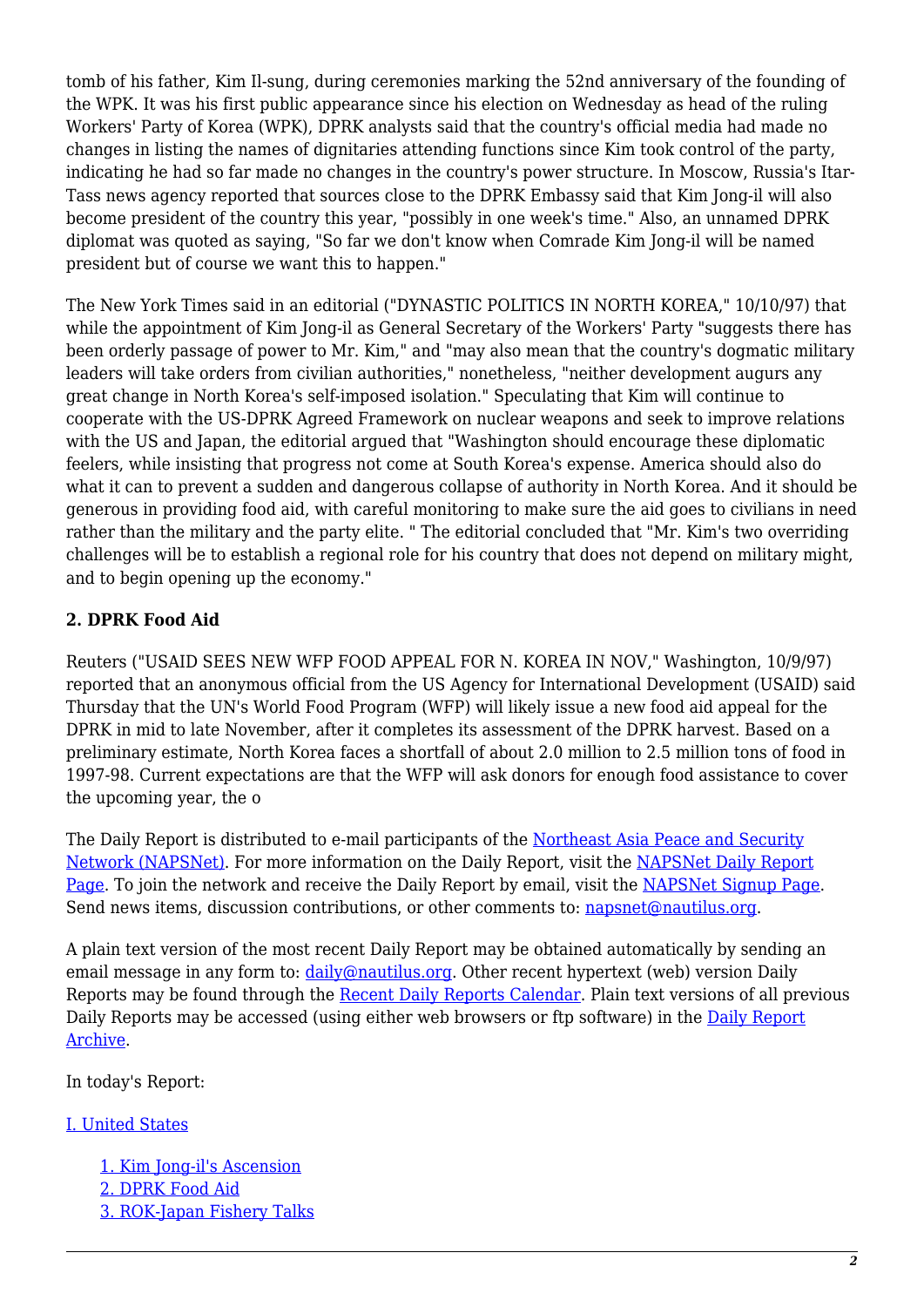[4. Japanese Wives of DPRK Citizens to Visit Japan](#page-5-1) [5. US MIAs from Korean War](#page-5-2) [6. ROK Presidential Elections](#page-5-3) [7. US Policy toward PRC](#page-5-4)

#### [II. Republic of Korea](#page-6-0)

- [1. ROK Reaction to Kim Jong-il's Ascension](#page-6-1)
- [2. Russian Reaction to Kim Jong-il's Ascension](#page-6-2)
- [3. Naval Powers in Asia](#page-6-3)
- [4. ROK Presidential Elections](#page-7-0)
- [5. ROK to Develop Mini-reactor](#page-7-1)

#### [III. Japan](#page-7-2)

- [1. Japan-US-PRC Defense Relations](#page-7-3)
- [2. Japanese Reaction to Kim Jong-il's Ascension](#page-7-4)
- [3. Russian Reaction to Kim Jong-il's Ascension](#page-8-0)
- [4. Japanese Wives' Visits](#page-8-1)

#### **I. United States**

#### **1. Kim Jong-il's Ascension**

Reuters ("NKOREA'S KIM MAKES 1ST POST-ELECTION APPEARANCE," Tokyo, 10/10/97) and the Associated Press ("NORTH KOREAN LEADER HONORS FATHER," Tokyo, 10/10/97) said that the DPRK's official Korean Central Broadcasting Station reported that Kim Jong-il on Friday visited the tomb of his father, Kim Il-sung, during ceremonies marking the 52nd anniversary of the founding of the WPK. It was his first public appearance since his election on Wednesday as head of the ruling Workers' Party of Korea (WPK), DPRK analysts said that the country's official med

In today's Report:

#### [I. United States](#page-3-0)

[1. Kim Jong-il's Ascension](#page-3-1) [2. DPRK Food Aid](#page-4-0) [3. ROK-Japan Fishery Talks](#page-5-0) [4. Japanese Wives of DPRK Citizens to Visit Japan](#page-5-1) [5. US MIAs from Korean War](#page-5-2) [6. ROK Presidential Elections](#page-5-3) [7. US Policy toward PRC](#page-5-4)

#### [II. Republic of Korea](#page-6-0)

[1. ROK Reaction to Kim Jong-il's Ascension](#page-6-1) [2. Russian Reaction to Kim Jong-il's Ascension](#page-6-2) [3. Naval Powers in Asia](#page-6-3) [4. ROK Presidential Elections](#page-7-0) [5. ROK to Develop Mini-reactor](#page-7-1)

#### [III. Japan](#page-7-2)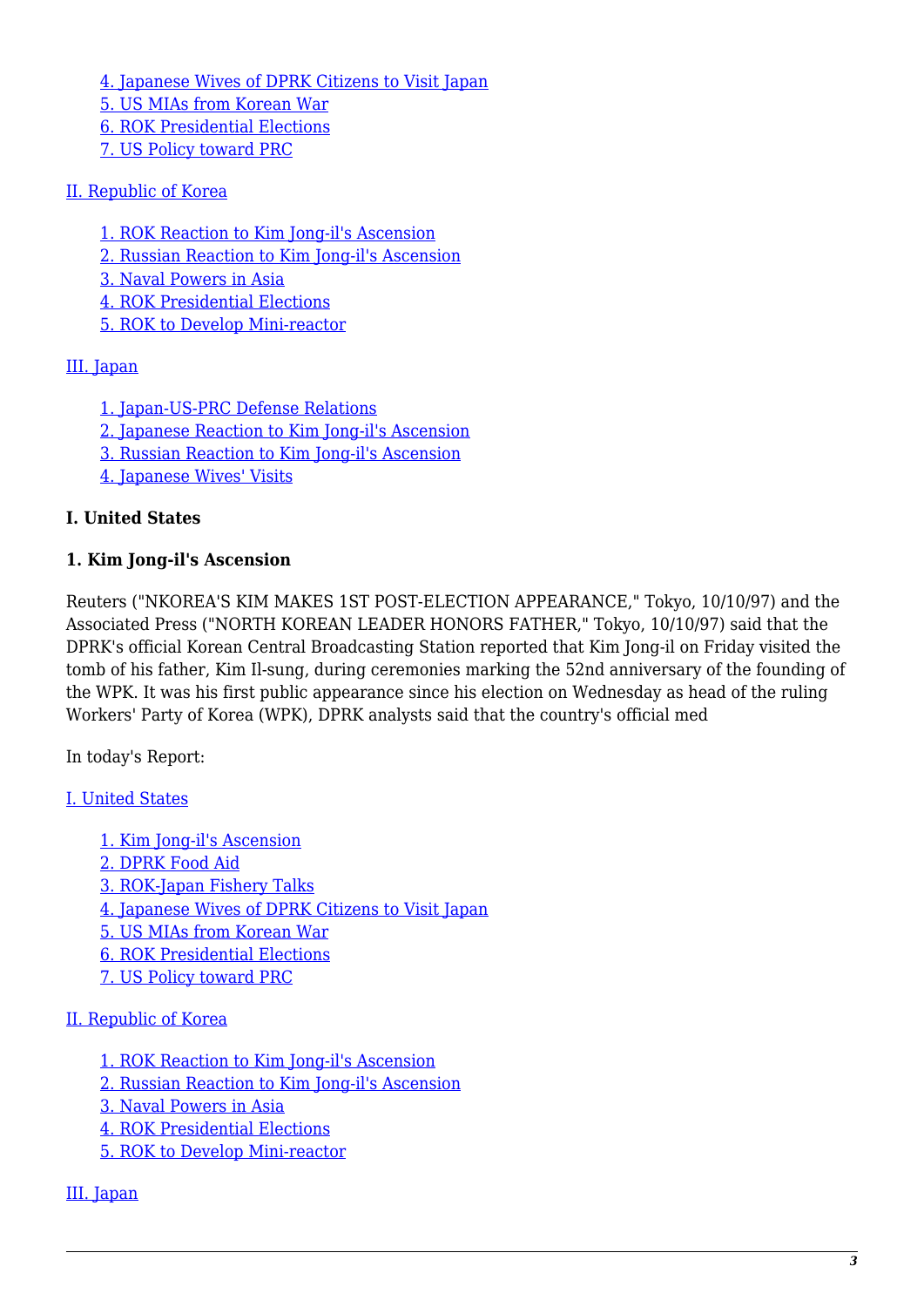[1. Japan-US-PRC Defense Relations](#page-7-3) [2. Japanese Reaction to Kim Jong-il's Ascension](#page-7-4) [3. Russian Reaction to Kim Jong-il's Ascension](#page-8-0) [4. Japanese Wives' Visits](#page-8-1)

#### **I. United States**

#### **1. Kim Jong-il's Ascension**

Reuters ("NKOREA'S KIM MAKES 1ST POST-ELECTION APPEARANCE," Tokyo, 10/10/97) and the Associated Press ("NORTH KOREAN LEADER HONORS FATHER," Tokyo, 10/10/97) said that the DPRK's official Korean Central Broadcasting Station reported that Kim Jong-il on Friday visited the tomb of his father, Kim Il-sung, during ceremonies marking the 52nd anniversary of the founding of the WPK. It was his first public appearance since his election on Wednesday as head of the ruling Workers' Party of Korea (WPK), DPRK analysts said that the country's official media had made no changes in listing the names of dignitaries attending functions since Kim took control of the party, indicating he had so far made no changes in the country's power structure. In Moscow, Russia's Itar-Tass news agency reported that sources close to the DPRK Embassy said that Kim Jong-il will also become president of the country this year, "possibly in one week's time." Also, an unnamed DPRK diplomat was quoted as saying, "So far we don't know when Comrade Kim Jong-il will be named president but of course we want this to happen."

The New York Times said in an editorial ("DYNASTIC POLITICS IN NORTH KOREA," 10/10/97) that while the appointment of Kim Jong-il as General Secretary of the Workers' Party "suggests there has been orderly passage of power to Mr. Kim," and "may also mean that the country's dogmatic military leaders will take orders from civilian authorities," nonetheless, "neither development augurs any great change in North Korea's self-imposed isolation." Speculating that Kim will continue to cooperate with the US-DPRK Agreed Framework on nuclear weapons and seek to improve relations with the US and Japan, the editorial argued that "Washington should encourage these diplomatic feelers, while insisting that progress not come at South Korea's expense. America should also do what it can to prevent a sudden and dangerous collapse of authority in North Korea. And it should be generous in providing food aid, with careful monitoring to make sure the aid goes to civilians in need rather than the military and the party elite. " The editorial concluded that "Mr. Kim's two overriding challenges will be to establish a regional role for his country that does not depend on military might, and to begin opening up the economy."

# **2. DPRK Food Aid**

Reuters ("USAID SEES NEW WFP FOOD APPEAL FOR N. KOREA IN NOV," Washington, 10/9/97) reported that an anonymous official from the US Agency for International Development (USAID) said Thursday that the UN's World Food Program (WFP) will likely issue a new food aid appeal for the DPRK in mid to late November, after it completes its assessment of the DPRK harvest. Based on a preliminary estimate, North Korea faces a shortfall of about 2.0 million to 2.5 million tons of food in 1997-98. Current expectations are that the WFP will ask donors for enough food assistance to cover the upcoming year, the o

# <span id="page-3-0"></span>**I. United States**

#### <span id="page-3-1"></span>**1. Kim Jong-il's Ascension**

Reuters ("NKOREA'S KIM MAKES 1ST POST-ELECTION APPEARANCE," Tokyo, 10/10/97) and the Associated Press ("NORTH KOREAN LEADER HONORS FATHER," Tokyo, 10/10/97) said that the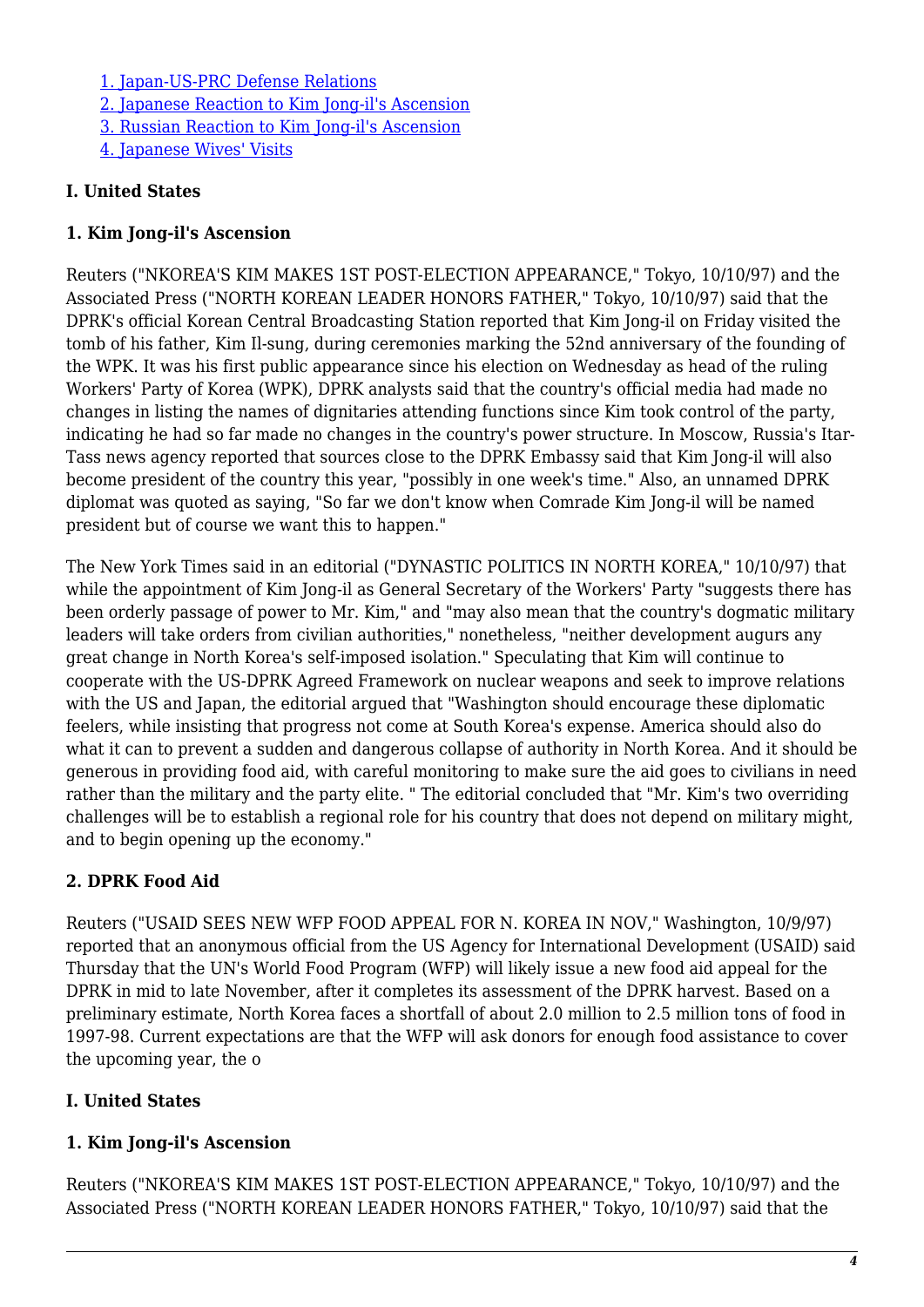DPRK's official Korean Central Broadcasting Station reported that Kim Jong-il on Friday visited the tomb of his father, Kim Il-sung, during ceremonies marking the 52nd anniversary of the founding of the WPK. It was his first public appearance since his election on Wednesday as head of the ruling Workers' Party of Korea (WPK), DPRK analysts said that the country's official media had made no changes in listing the names of dignitaries attending functions since Kim took control of the party, indicating he had so far made no changes in the country's power structure. In Moscow, Russia's Itar-Tass news agency reported that sources close to the DPRK Embassy said that Kim Jong-il will also become president of the country this year, "possibly in one week's time." Also, an unnamed DPRK diplomat was quoted as saying, "So far we don't know when Comrade Kim Jong-il will be named president but of course we want this to happen."

The New York Times said in an editorial ("DYNASTIC POLITICS IN NORTH KOREA," 10/10/97) that while the appointment of Kim Jong-il as General Secretary of the Workers' Party "suggests there has been orderly passage of power to Mr. Kim," and "may also mean that the country's dogmatic military leaders will take orders from civilian authorities," nonetheless, "neither development augurs any great change in North Korea's self-imposed isolation." Speculating that Kim will continue to cooperate with the US-DPRK Agreed Framework on nuclear weapons and seek to improve relations with the US and Japan, the editorial argued that "Washington should encourage these diplomatic feelers, while insisting that progress not come at South Korea's expense. America should also do what it can to prevent a sudden and dangerous collapse of authority in North Korea. And it should be generous in providing food aid, with careful monitoring to make sure the aid goes to civilians in need rather than the military and the party elite. " The editorial concluded that "Mr. Kim's two overriding challenges will be to establish a regional role for his country that does not depend on military might, and to begin opening up the economy."

# <span id="page-4-0"></span>**2. DPRK Food Aid**

Reuters ("USAID SEES NEW WFP FOOD APPEAL FOR N. KOREA IN NOV," Washington, 10/9/97) reported that an anonymous official from the US Agency for International Development (USAID) said Thursday that the UN's World Food Program (WFP) will likely issue a new food aid appeal for the DPRK in mid to late November, after it completes its assessment of the DPRK harvest. Based on a preliminary estimate, North Korea faces a shortfall of about 2.0 million to 2.5 million tons of food in 1997-98. Current expectations are that the WFP will ask donors for enough food assistance to cover the upcoming year, the official said. The US will decide whether to contribute additional food aid once the WFP makes its actual appeal, the official said. The US will insist "much more firmly" on the need for comprehensive monitoring of food aid distribution than it has in the past, although "we have seen no evidence of diversion [of US food aid] to the military in North Korea," the official said. Nevertheless, the DPRK has been slow to implement some food aid monitoring agreements, the official said. In particular, the DPRK had agreed to let the WFP have 17 monitors but in fact only seven are currently in the country, he said.

The Associated Press (Barry Schweid, "US THREATENS TO CUT OFF KOREA AID," Washington, 10/10/97) reported that Leonard Rogers, an administrator with the US Agency for International Development (USAID), said Thursday that the US will stop providing food to the DPRK unless it permits broader monitoring of aid distribution to nursery schools, kindergartens and hospitals. While there is no evidence US corn, rice and other food aid is being diverted to the DPRK's military or stolen, international relief monitors do not have access to areas in the north and the center of the country, officials said. "We still feel our food is adequately being overseen," Rogers added. Meanwhile, Representative Tony Hall said he would go to the DPRK next Tuesday to examine conditions. Hall said he also intended to make inquiries about US servicemen missing since the Korea War.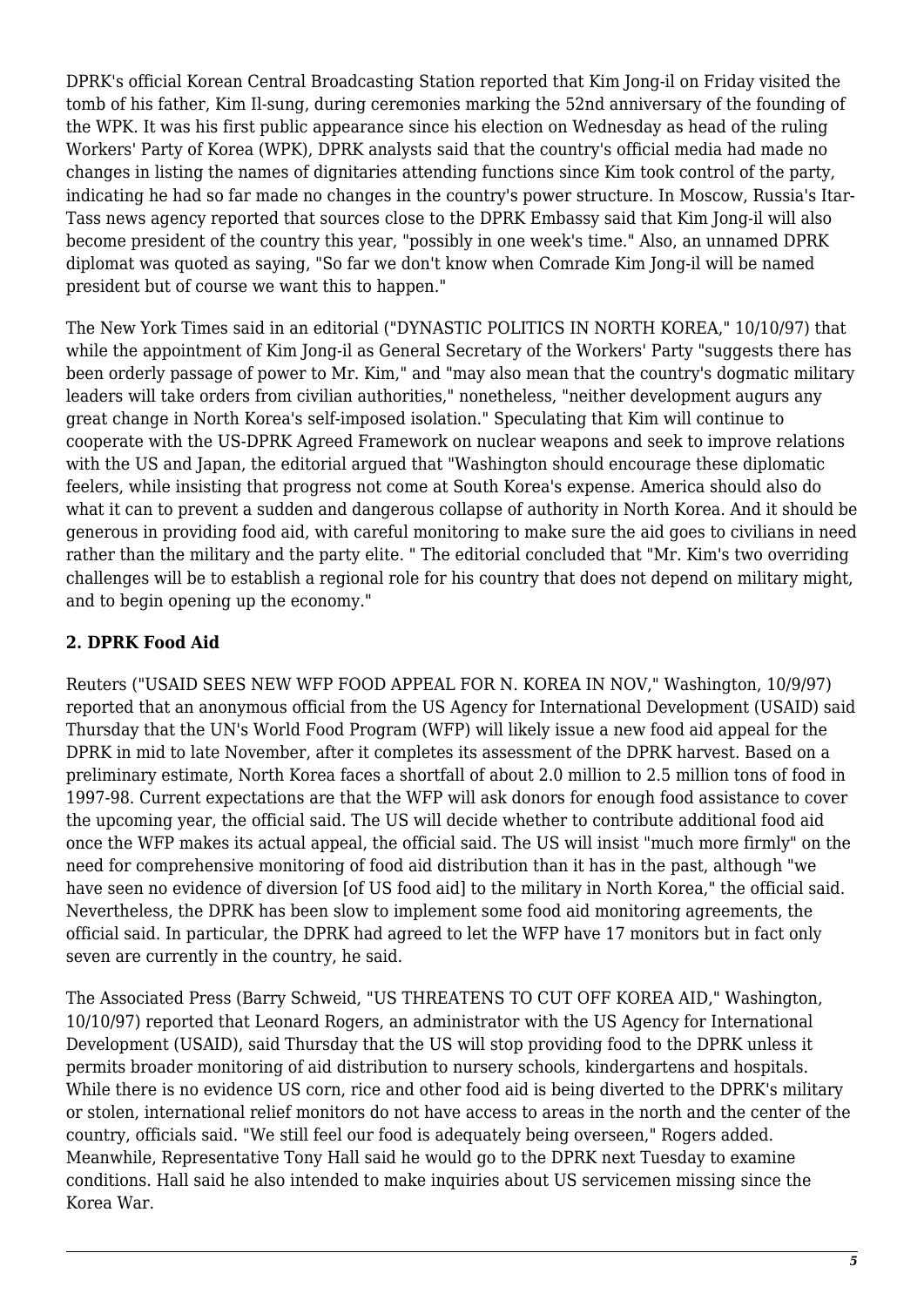The AP-Dow Jones News Service (Jonathan Stearns, "E.U. CORN, RICE AID FOR N. KOREA SEEN DELIVERED BY END-NOV," Brussels, 10/10/97) reported that European Union (EU) spokesman Joao Vale de Almeida said Friday that a total of 145,000 metric tons of corn, rice, vegetable oil and vegetables will have been delivered to the DPRK before the end of next month as part of an EU foodaid package announced in May.

# <span id="page-5-0"></span>**3. ROK-Japan Fishery Talks**

The AP-Dow Jones News Service ("JAPAN, S. KOREA MAKE PROGRESS TOWARD FISHERIES PACT," Tokyo, 10/10/97) said that Japan's Kyodo News Agency reported that, during ROK-Japan fishery talks ending Friday, the ROK proposed that the two countries jointly control the fishing area around the disputed islands known as Takeshima in Japan and Tokto in the ROK. The agency quoted an unidentified Japanese Foreign Ministry official as saying that Japan is seriously considering the idea and that it represents progress toward a new fisheries agreement.

# <span id="page-5-1"></span>**4. Japanese Wives of DPRK Citizens to Visit Japan**

The Los Angeles Times ("N. KOREA LISTS EMIGRES TO VISIT JAPAN," Tokyo, 10/10/97) reported that the DPRK on Thursday gave Japan a list of 10 to 15 Japanese wives of DPRK citizens who will be allowed to visit their native land for the first time since emigrating to the DPRK decades ago. Chief Japanese Cabinet Secretary Kanezo Muraoka, asked when the visits would take place, replied, "Soon." [Ed. note: See related item in Japan section below.]

# <span id="page-5-2"></span>**5. US MIAs from Korean War**

The Associated Press (Robert Burns, "DAUGHTER OF MIA RETURNS TO WAR ZONE," Washington, 10/10/97) reported that representatives of the Korean War-Cold War Family Association of the Missing, the American Legion, the Veterans of Foreign Wars (VFW) and the Chosin Few left for the DPRK Friday to meet with DPRK officials regarding the fate of US servicemen still listed as missing from the Korean War. "We think this is an opportunity to gain a commitment from them to resolve this issue," said Ken Steadman, executive director of the VFW's Washington office. A DPRK diplomat in New York told a US official earlier this year that as many as seven US nationals are in the DPRK in addition to four US Army defectors from the 1960s. The DPRK Foreign Ministry denied anyone is there besides the four. The representatives from the veterans' organizations said they intend to seek permission to talk to the defectors.

# <span id="page-5-3"></span>**6. ROK Presidential Elections**

<span id="page-5-4"></span>The AP-Dow Jones News Service ("S. KOREA RULING PARTY ACCUSES OPPOSITION CANDIDATE OF BRIBERY," Seoul, 10/10/97) and Reuters (Jane Lee, SEOUL PARTIES TRADE CHARGES OVER FUND SCANDAL," Seoul, 10/10/97) reported that Lee Sa-chul, spokesman for the ROK's ruling New Korea Party (NKP), on Friday accused opposition presidential candidate Kim Dae-jung of taking US\$15 million in bribes from 10 businessmen to finance his unsuccessful 1992 presidential campaign. "Kim Dae-jung has turned out to be no better than Chun Doo-hwan and Roh Tae-woo," Lee said in a statement. Kim Dae-jung and the businesses involved immediately denied the accusation. On Thursday, the NKP released bank account details and check numbers it said belonged to Kim's slush fund and again demanded that state prosecutors investigate. Meanwhile, Kim's National Congress for New Politics said it was looking into the possibility the NKP had fabricated the evidence with outside cooperation. Local media reported that the state prosecutor's office said it would not probe the issue until a formal complaint was made and solid evidence submitted. [Ed. note: See the related item in ROK section below.]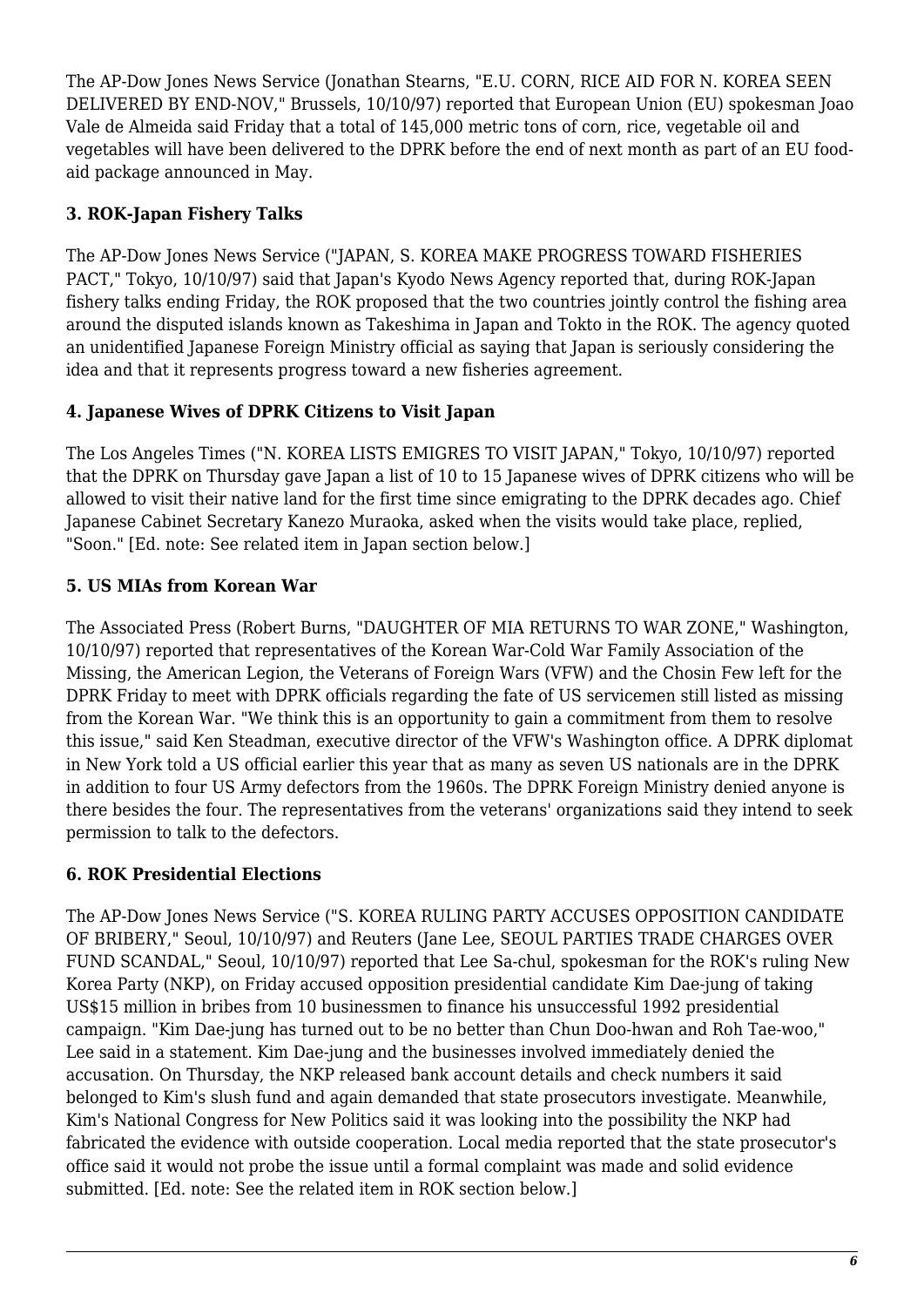#### **7. US Policy toward PRC**

The Washington Post carried an opinion article (Stephen S. Rosenfeld, "THE MOST-FAVORED CHINA POLICY," 10/10/97, A25) which said that the Clinton administration "has won a substantial indication of bipartisan support that it hopes will sustain its chosen China policy through the ups and downs sure to come." The article quoted White House national security adviser Samuel Berger as saying that the US debate on whether to pursue engagement with the PRC is over, though argument continues on "priorities." Berger argued that the US cannot treat the PRC like an enemy, or it will become an enemy, and thus the administration is seeking a "strategic dialogue" with the PRC. The article said that while "the administration's quiet maintenance of the traditional American forward military position on the Pacific Rim ... may feed Chinese anxieties about the United States' post-Cold War purpose in the Pacific ... [it] constitutes the essential strategic underpinnings of a diplomatic policy that otherwise invites the Chinese to integrate into the global system."

#### <span id="page-6-0"></span>**II. Republic of Korea**

#### <span id="page-6-1"></span>**1. ROK Reaction to Kim Jong-il's Ascension**

The ROK government on Thursday convened a "coordination meeting" of key DPRK policymakers to exchange views on Kim Jong-il's official succession. ROK Deputy Premier-National Unification Minister Kwon O-kie presided over the meeting, which was also attended by ROK Defense Minister Kim Dong-jing, Vice Foreign Minister Lee Ki-choo, senior presidential secretary Ban Ki-moon, and Kwon Young-hae, director of the Agency for National Security Planning. The officials shared the view that no apparent changes in inter-Korean relations will emerge as a consequence of Kim's ascension. The officials also exchanged views on the government's future humanitarian aid to the DPRK, including the possible resumption of inter-Korean Red Cross talks late this month. (Korea Times, Son Key-Young, "SEOUL TO MAINTAIN EXISTING POLICIES TOWARDS NK," 10/10/97)

#### <span id="page-6-2"></span>**2. Russian Reaction to Kim Jong-il's Ascension**

The appointment of Kim Jong-il as leader of the ruling party of the DPRK is a "purely internal affair," the Russian foreign ministry stated October 9. Russia's Communist Party official, Oleg Shenin, told ITAR-Tass, "this event is aimed at stabilizing the situation on the Korean peninsula." Shenin recently returned from a visit to the DPRK, where he met the reclusive leader Kim. "I'm sure that this is a big step forward towards the building of normal relations between two Far Eastern neighbors -- Russia and the DPRK," he added. (Korea Times, "KIM'S ELECTION `INTERIOR AFFAIR' FOR DPRK: RUSSIA," 10/10/97) [Ed. note: See the related item in the Japan section below.]

#### <span id="page-6-3"></span>**3. Naval Powers in Asia**

The ROK Navy, in a report submitted to the National Assembly on Thursday, said that Japan is expected to deploy three Aegis destroyers in the East Sea by the end of next year. The report said that such expansion of Japanese naval influence in the East Sea raises concerns about the territorial dispute between the ROK and Japan over the small rocky islet of Tokto. The report also contained other general information on naval capabilities of neighboring nations in Northeast Asia and called for a stronger ROK navy. The PRC is seeking to build a deep-sea fleet over the next few years, including two aircraft carriers by 2005. The PRC navy has 113 submarines, including seven that are nuclear- powered, and plans to procure a Clemenceau-class aircraft carrier from France and Russian-made submarines and destroyers, according to the report. Russia is reducing its naval forces, but is seeking to improve their quality. Thailand has already obtained a Spanish-made aircraft carrier, and Malaysia is expected to deploy four missile frigates, said the report. The US navy, which already has eight nuclear-powered aircraft carriers, plans to procure two more by 2002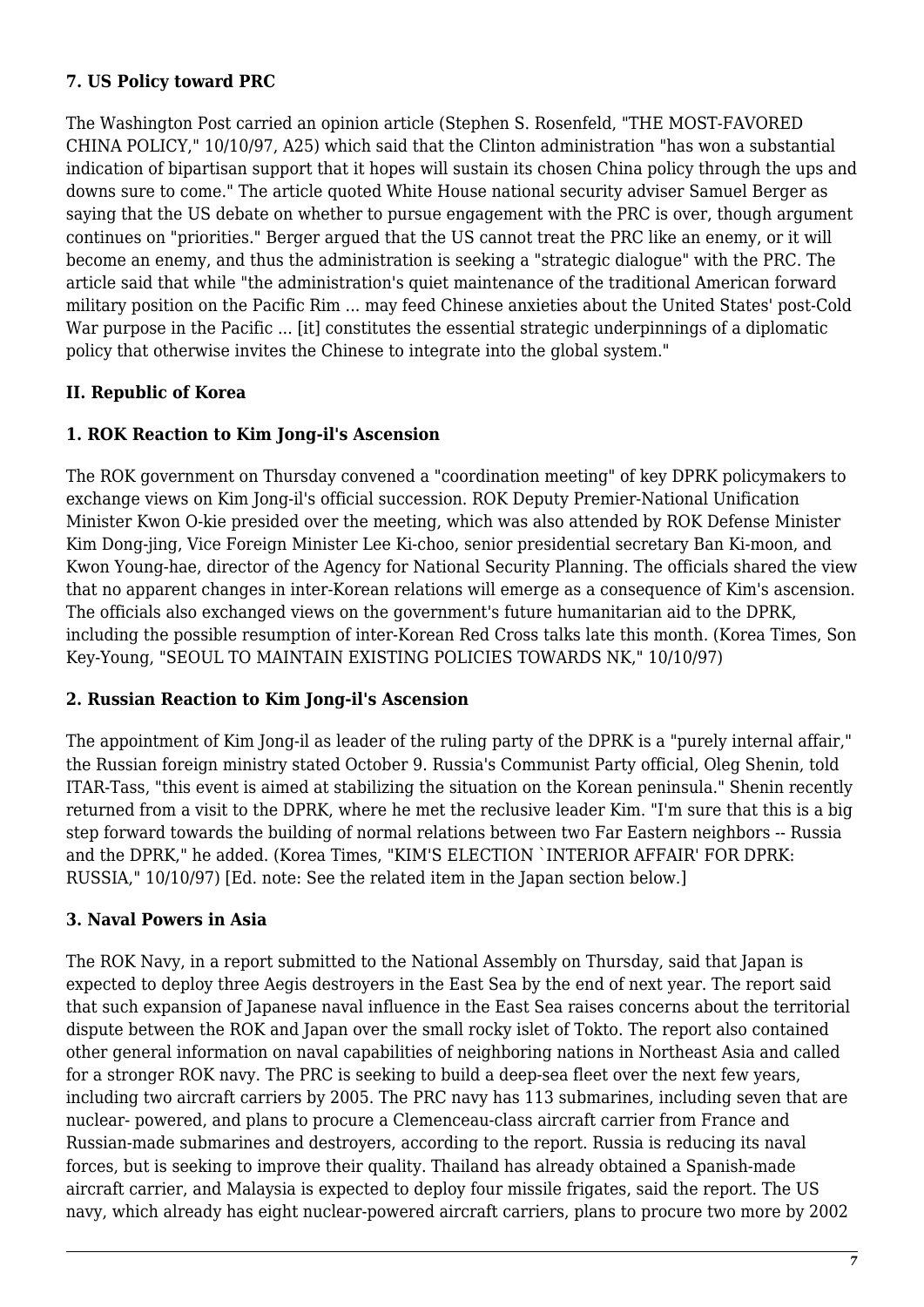and build new attack submarines by 2004, the report said. (Korea Herald, "JAPAN TO DEPLOY THREE AEGIS DESTROYERS IN EAST SEA: REPORT," 10/10/97)

# <span id="page-7-0"></span>**4. ROK Presidential Elections**

The ROK's ruling New Korea Party (NKP) on Friday released a list of contributors to National Congress for New Politics (NCNP) leader Kim Dae-jung's slush fund and urged a detailed investigation. The NKP is planning to convince prosecutors to undertake a full scale investigation at the Supreme Public Prosecutor's Office parliamentary inspection, scheduled for October 14. Meanwhile, the NCNP plans to investigate whether Kang Sam-jae, secretary-general of the NKP, has violated the financial real name system in acquiring the evidence he has put forward. (Joongang Ilbo, "NKP AND NCNP'S SLUSH FUND BATTLE," 10/10/97)

# <span id="page-7-1"></span>**5. ROK to Develop Mini-reactor**

The ROK Korea Atomic Energy Institute announced October 10 it will develop a small size reactor and related technology by 2002 with a budget of 100 billion won. The institute said the capacity of the reactor is expected to be 100 thousand kilowatts or one-tenth of that of normal reactors for use in residential centers with a population of 100 thousand. The construction costs are estimated to be 200 million dollars. Project Chief Dr. Chang Mun-hee said this reactor will be constructed faster, produce less waste, and provide greater safety than ordinary reactors. (Chosun Ilbo, "KOREA ATOMIC ENERGY INSTITUTE TO DEVELOP MINI-REACTOR," 10/10/97)

# <span id="page-7-2"></span>**III. Japan**

# <span id="page-7-3"></span>**1. Japan-US-PRC Defense Relations**

The Nikkei Shimbun ("JAPANESE GOVERNMENT TO PROPOSE JAPAN-US-PRC POLITICAL AND SECURITY DIALOGUE," 1, 10/5/97) reported that the Japanese government plans to officially propose a Japan-US-PRC political and security dialogue in response to the PRC's increasing concern about the New Guidelines for Japan-US Defense Cooperation. According to the proposal, the trilateral dialogue aims to discuss the international environment surrounding Asia-Pacific, the military doctrine and defense planning of each country, and global issues such as the environment and drug trafficking. The dialogue would begin with an exchange of views among non-governmental academic people and eventually develop into a political and security consultation among governmental officials. The report cited a governmental official as revealing that the reasons for beginning with non-governmental exchange of views include the PRC's likely negative reaction to an official inter-governmental framework. [Ed. note: See also the Japan section of the October 6 Daily Report].

# <span id="page-7-4"></span>**2. Japanese Reaction to Kim Jong-il's Ascension**

The Yomiuri Shimbun ("PRIME MINISTER SAYS HE ONLY WATCHES SITUATION IN DPRK," 3, 10/9/97) reported that Japanese Prime Minister Ryutaro Hashimoto on Wednesday commented on Kim Jong-il's official ascension to General Secretary of the DPRK's ruling party. Hashimoto stated: "[How Kim Jong-il's succession] will influence Japan-DPRK relations is uncertain at this moment, but I expect the higher-level official negotiations between the two countries, which have just begun, to progress in a better direction. I will only watch the DPRK's behavior as carefully as I have."

The Yomiuri Shimbun ("POLITICAL PARTIES'S REACTION TO KIM JONG-IL'S Ascension," 2, 10/9/97) reported that the Japanese political parties each released statements commenting on Kim Jong-il's ascension. The ruling Liberal Democratic Party (LDP) stated, "We hope that [the DPRK] will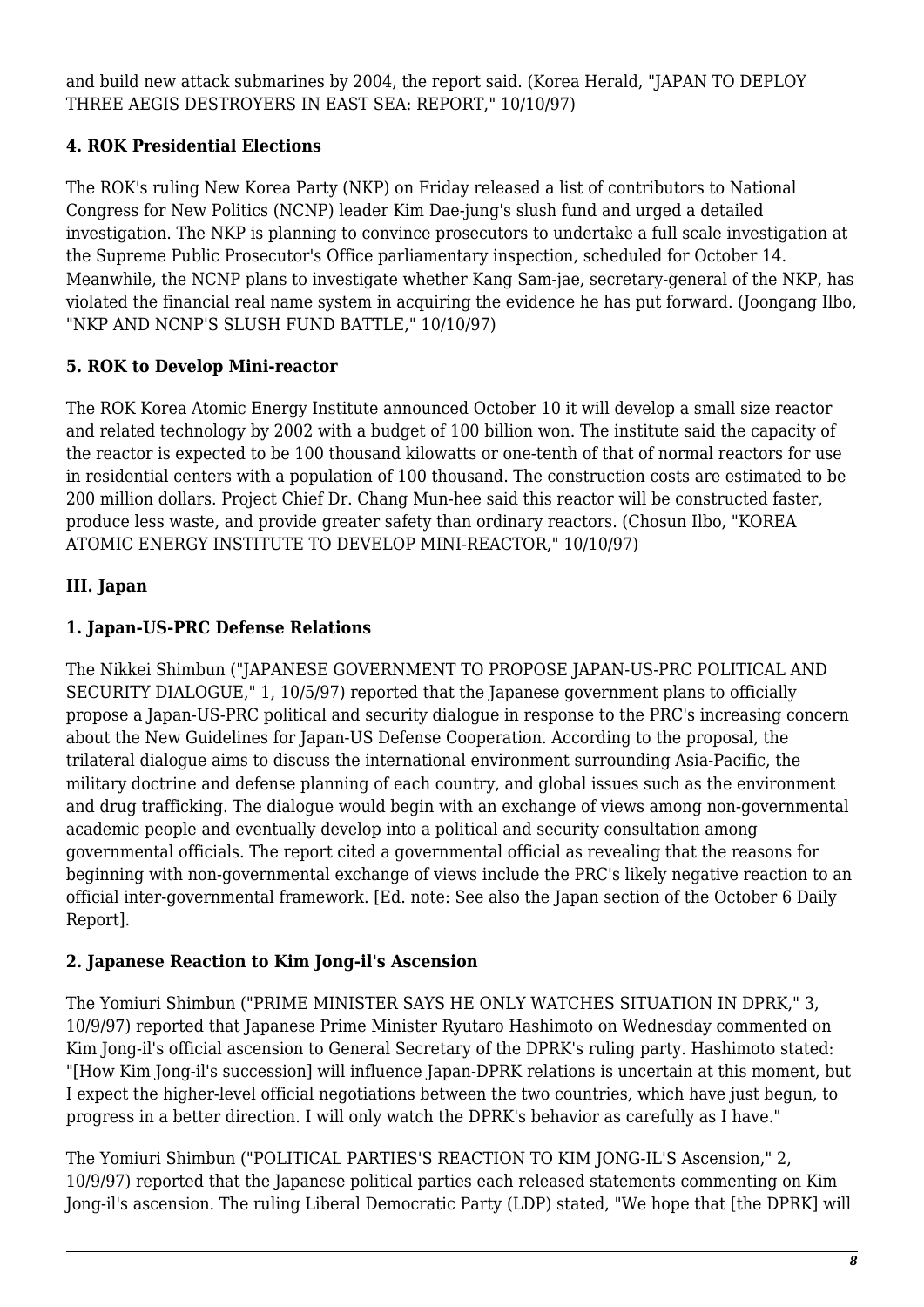contribute to peace and stability in the world as a member of the international community." The Social Democratic Party stated, "It is desirable that [Kim's ascension] do good to resumption of Japan-DPRK normalization negotiations." The New Party Sakigake said, "We hope that peacebuilding will be realized on the Korean Peninsula." As for the opposition parties, the Democratic Socialist Party stated, "We hope that the Korean Peninsula will be more stable." The Sun Party (Taiyoto) stated, "We expect the DPRK to be actively involved in the international community." The New Frontier Party (Shinshinto) stated, "We should carefully watch how the DPRK's attitude will change."

#### <span id="page-8-0"></span>**3. Russian Reaction to Kim Jong-il's Ascension**

The Yomiuri Shimbun ("RUSSIA REGARDS ELECTION OF KIM JONG-IL," Moscow, 7, 10/8/97) reported that, according to Russia's Itar-Tass News Agency, the Russian Foreign Ministry on Wednesday stated, "[We] regard the election by the DPRK's Workers' Party of Kim Jong-il as its General Secretary" as purely a domestic affair of the DPRK, and that Russia-DPRK relations will not change.

#### <span id="page-8-1"></span>**4. Japanese Wives' Visits**

The Yomiuri Shimbun ("DPRK SUBMITS LIST OF FIRST GROUP OF JAPANESE WIVES TO VISIT JAPAN," 1, 10/10/97) reported that the Japanese government announced on Thursday that the DPRK submitted to the Japanese Embassy in Beijing a list of Japanese wives of DPRK citizens who will be allowed to visit their relatives in Japan. Chief Cabinet Secretary Kenzo Muraoka told reporters that the number of women visiting Japan would be ten to fifteen, as agreed upon by the Red Cross societies of Japan and the DPRK in September in Beijing. A high-ranking Foreign Ministry official told reporters that the wives would visit later this month if all goes well. The official denied any link between the list and Japan's decision to provide food aid to the DPRK.

The NAPSNet Daily Report aims to serve as a forum for dialogue and exchange among peace and security specialists. Conventions for readers and a list of acronyms and abbreviations are available to all recipients. For descriptions of the world wide web sites used to gather information for this report, or for more information on web sites with related information, see the collection of [other](http://www.nautilus.org/napsnet/resources.html) [NAPSNet resources.](http://www.nautilus.org/napsnet/resources.html)

We invite you to reply to today's report, and we welcome commentary or papers for distribution to the network.

Produced by [the Nautilus Institute for Security and Sustainable Development](http://www.nautilus.org/morenaut.html).

Wade L. Huntley: [napsnet@nautilus.org](mailto:napsnet@nautilus.org) Berkeley, California, United States

Timothy L. Savage: [napsnet@nautilus.org](mailto:napsnet@nautilus.org) Berkeley, California, United States

Shin Dong-bom: [dongbom.shin@anu.edu.au](mailto:dongbom.shin@anu.edu.au) Seoul, Republic of Korea

Choi Chung-moon: [cily@star.elim.co.kr](mailto:cily@star.elim.co.kr) Seoul, Republic of Korea

Hiroyasu Akutsu: [akutsu@glocomnet.or.jp](mailto:akutsu@glocomnet.or.jp) Tokyo, Japan